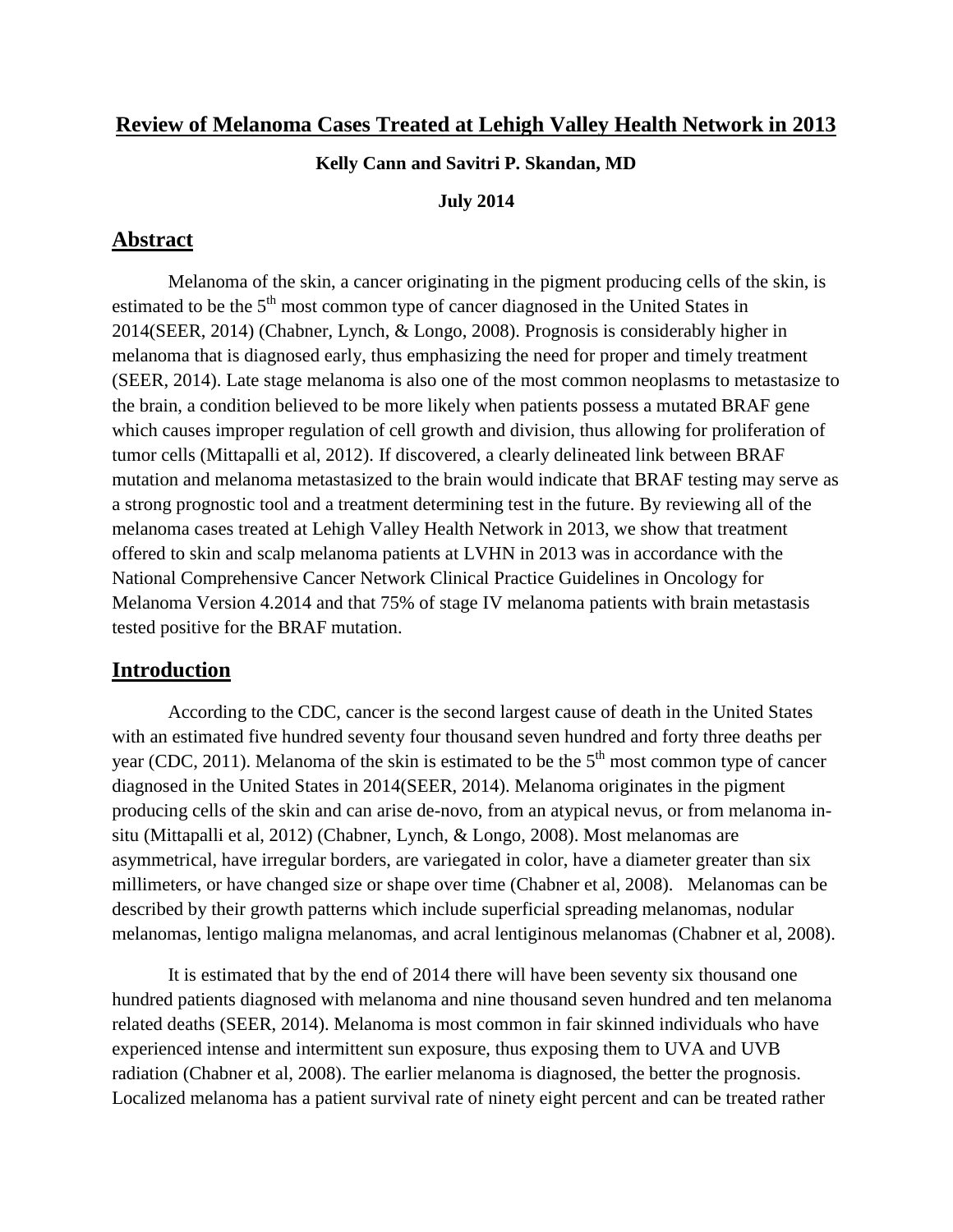successfully with excision of the lesion (SEER, 2014). However, regional melanoma that has spread to the lymph nodes has a survival rate of only sixty two percent and may require not only surgical excision, but also lymph node dissection and potentially a systemic therapy such as chemotherapy or immunotherapy (SEER, 2014). Late stage distant melanoma with metastasis has a survival rate of only sixteen percent and requires excision of the primary legion, systemic therapy and perhaps even a debulking of the metastatic masses (SEER, 2014).

Late stage melanoma is one of the most common neoplasms to metastasize to the brain, preceded only by lung and breast cancers (Mittapalli et al, 2012). Once melanoma has spread to the brain, median prognosis is less than 6 months (Mittapalli et al, 2012). Previously treatments were limited to radiation, surgery, immunotherapy, and chemotherapy (Mittapalli et al, 2012). However, recently research has given rise to a new kind of therapy—BRAF inhibitors. BRAF inhibitors, which target the BRAF mutation, provide another treatment option for patients with melanoma metastasized to the brain and are improving patient prognosis (Lemech et al, 2011). BRAF mutations are a common feature of many aggressive, late stage melanomas and are typically seen in people who are younger at the time of diagnosis (Long et al, 2011). BRAF is a proto-onco gene that encodes a serine-threonine protein kinase which acts in pathways that regulate cell proliferation and growth (Mittapalli et al, 2012). When the BRAF gene is mutated, the cell growth is no longer regulated properly which leads to tumor cell proliferation, invasion, and resistance (Mittapalli et al, 2012). The most common form of this mutation is the V600E mutation which turns kinase activity in the pathway constitutively on and accounts for approximately 80% of BRAF mutations (Mittapalli et al, 2012). Patients with the BRAF mutation tend to have more aggressive disease and a poorer prognosis than their wild type counterparts. Right now BRAF testing is used to give physicians some information about prognosis and determine whether patients are candidates for treatments involving BRAF inhibitors. If the link between BRAF mutation and melanoma metastasized to the brain can be clearly delineated, then BRAF testing may serve as a stronger prognostic tool and treatment determining test in the future.

Melanoma was among the top five cancers diagnosed and treated at Lehigh Valley Health Network (LVHN) in 2013. The goal of this study was to determine if treatments offered to patients with skin and scalp melanoma at LVHN in 2013 were in accordance with the treatments recommended by the National Comprehensive Cancer Network Clinical Practice Guidelines in Oncology for Melanoma Version 4.2014 (NCCN Guidelines), which serve as a national standard for diagnosis and treatment of cancer. In addition, some stage III and stage IV patients with aggressive disease or brain metastasis were tested for the BRAF mutation (V600E) in an effort to contribute data to ongoing research to determine if there is a link between BRAF positive mutation and brain metastasis. Herein we show that treatment offered to skin and scalp melanoma patients at LVHN in 2013 was in accordance with the NCCN guidelines and that 75% of stage IV melanoma patients with brain metastasis tested positive for the BRAF mutation.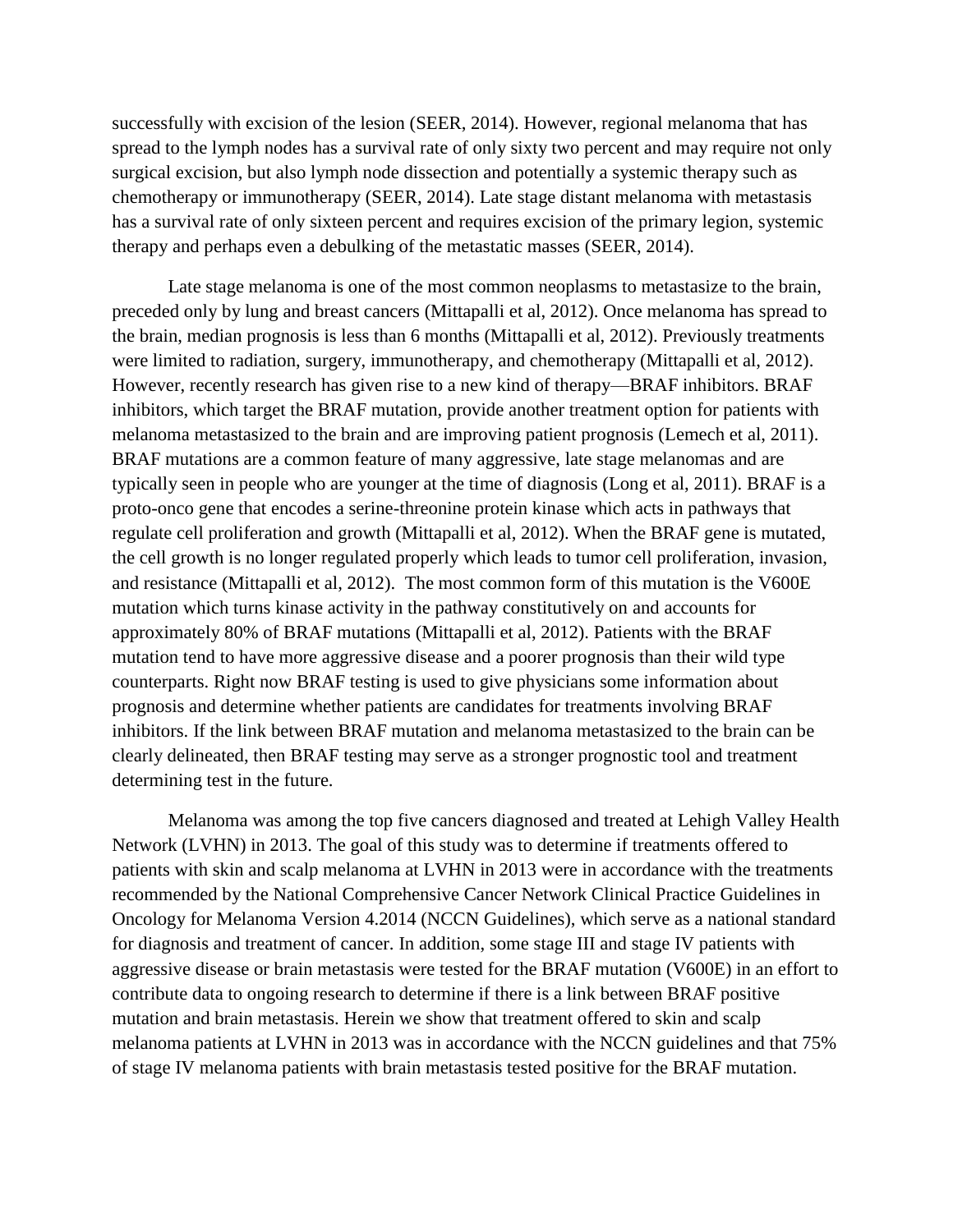### **Methods**

All of the charts of patients treated in Lehigh Valley Health Network (LVHN) for melanoma during 2013 were reviewed. Of the 137 charts from 2013, 5 were excluded because of unknown staging, 2 were excluded because they were mucosal melanomas, 1 was excluded because pathology of their resected tissue was not indicative of melanoma, and 1 was excluded because there was no patient follow-up after the initial diagnosis, leaving 128 to be reviewed. Age, gender, stage, treatment, presence of brain metastasis, presence of BRAF mutation (V600E), and patient mortality were determined by reviewing all patient records including radiology and pathology results done during 2013. Accordance with the National Comprehensive Cancer Network Clinical Practice Guidelines in Oncology for Melanoma Version 4.2014 (NCCN Guidelines) was determined by comparing the treatments the patients received at LVHN to the treatments outlined in the NCCN Guidelines. All data analysis was done using Microsoft Excel.

### **Results and Discussion**

# Staging of Skin and Scalp Melanoma Patients at

| LVHN in 2013   |                           |
|----------------|---------------------------|
| <b>Stage</b>   | <b>Number of Patients</b> |
| U              | 74                        |
| 1              | 62                        |
| $\overline{2}$ | 21                        |
| 3              | 9                         |
|                | 12                        |

Table 1: Staging of 128 skin and scalp melanoma patients diagnosed and treated at Lehigh Valley Health Network in 2013.



Figure 1: Treatment received for stage 0 melanoma in situ and stage 1 melanoma at Lehigh Valley Health Network in 2013. Surgery can include wide excision, reexcision, and sentinel lymph node biopsy.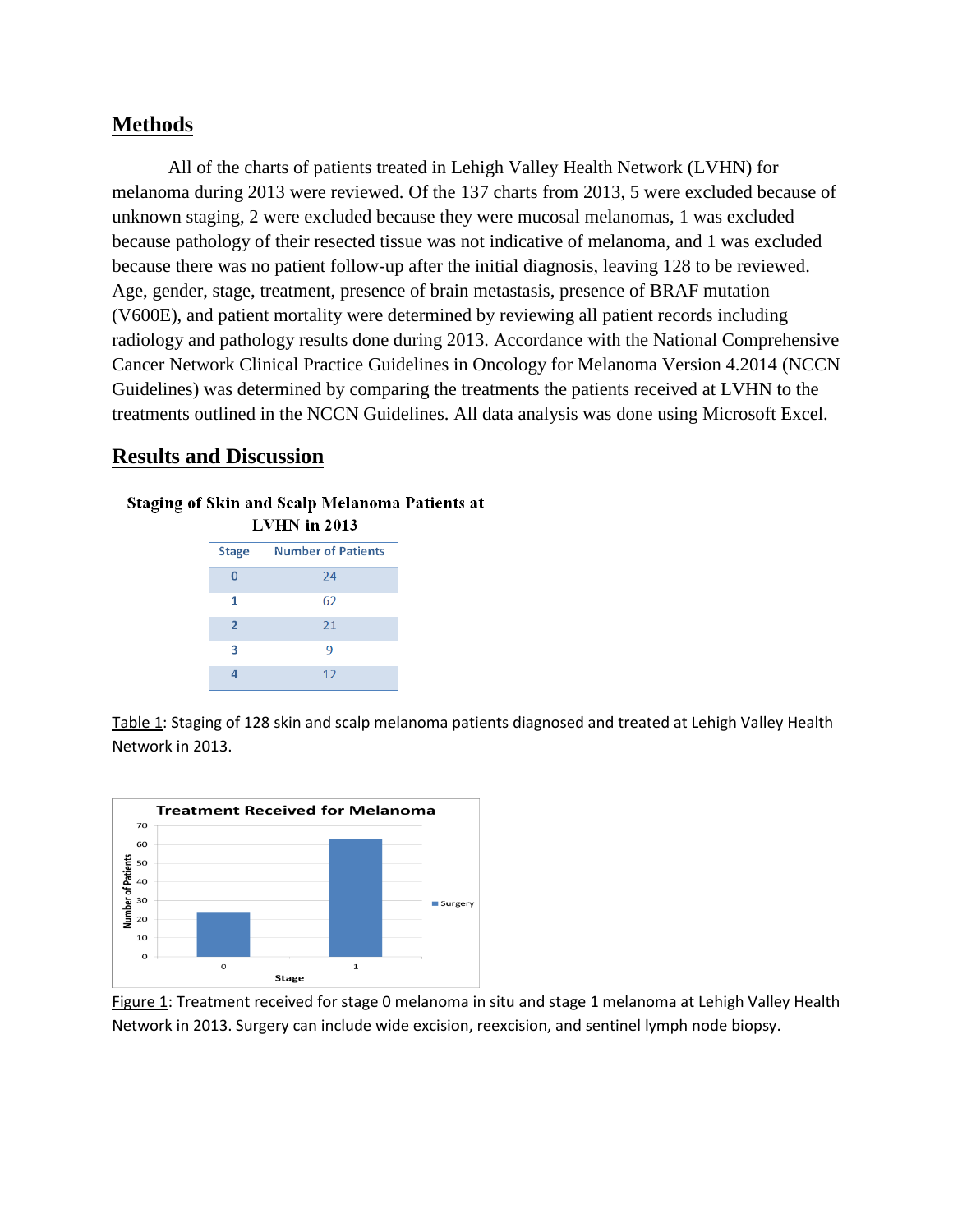

Figure 2: Treatment received for stage 2, 3, and 4 melanoma at Lehigh Valley Health Network in 2013. Surgery can include wide excision, reexcision, sentinel lymph node biopsy, and lymphadenectomy. Radiation includes gamma knife radiation and electron beam radiation. Immunotherapy includes Ipilimumab, interferon alpha (high dose and peggylated), Nivolumab, and immunotherapy combination clinical trials BMS CA209-067, E1609, and BMS CA209-064. Chemotherapy includes carboplatin, paclitaxel, and avastin. Resection of metastasis and observation involved removing the metastatic tissue and observing the patient. Comfort care included hospice and pain medications.



Figure 3: Stage 4 melanoma patients treated at LVHN in 2013 that were tested for BRAF mutation(V600E) and brain metastasis. Excluded from this figure is one stage 3 melanoma patient that tested positive for the BRAF mutation, 2 cases where stage 4 patients were not tested for brain metastasis or the BRAF mutation, and 3 cases where patients were negative for brain metastasis and were not tested for the BRAF mutation.

One goal of our study was to access if treatments offered to skin and scalp melanoma patients treated at LVHN in 2013 were in accordance with the treatments suggested by the NCCN Guidelines. There were one hundred and twenty eight skin and scalp melanoma cases reviewed in total (Table 1). All twenty four of the stage 0 melanoma patients were treated with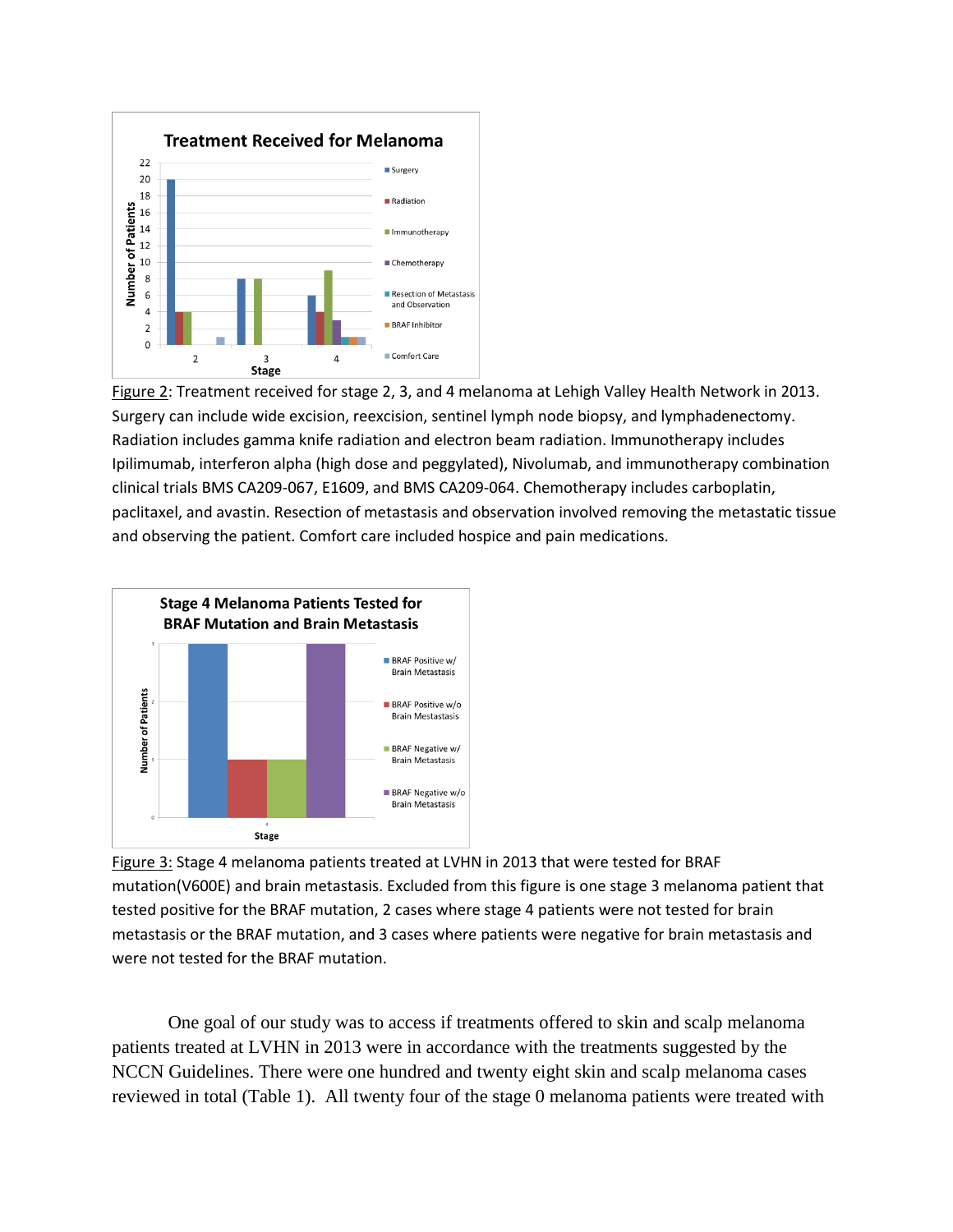surgical resection of the melanoma in situ and then observation (Table 1) (Figure 1). The surgery was first a wide excision of the lesion and then a reexcision if the margins were positive. Patients were encouraged to conduct self-skin exams and follow up regularly with dermatology. This treatment is in accordance with the recommended NCCN Guidelines for melanoma in situ which state that the proper treatment is wide excision, self-skin exams, and a yearly skin exam for life (NCCN Guidelines).

There were sixty two patients diagnosed with stage 1 melanoma (Table 1). Of these patients, twenty four were stage 1A, meaning that their melanoma was not ulcerated or mitotically active and thirty eight were stage 1B meaning that their melanoma was less than one millimeter in thickness and either ulcerated or mitotically active, or between one and two millimeters in thickness and not mitotically active (Edge et al, 2010). All sixty two of the stage 1 patients received surgery (Figure 1). Patients were also offered a sentinel node biopsy. Surgery entailed wide excision, reexcision if necessary, and a sentinel node biopsy if the patient elected for one, followed by observation. Patients were encouraged to perform self-skin exams, follow up with dermatology, and follow up with oncology if necessary. All of the stage IA treatments are in accordance with the NCCN guidelines which suggest that the treatment for stage 1A melanoma is wide excision, discussing a sentinel node biopsy with the patient, self-skin exams, and yearly skin exams for life (NCCN Guidelines). The Stage 1B treatments are also in accordance with the NCCN guidelines which suggest that treatment is wide excision, discussing a sentinel node biopsy, and offering either participation in a clinical trial, interferon alpha therapy, or observation (NCCN Guidelines). The NCCN Guidelines also suggest that stage 1B patients perform self-skin exams, and have yearly skin exams for life (NCCN Guidelines).

There were twenty one patients diagnosed with stage II melanoma (Table 1). Of the twenty one patients, nine were stage IIA meaning that their melanoma was either ulcerated and between one and two millimeters in thickness or not ulcerated and between two and four millimeters in thickness, six were stage IIB meaning that their melanoma was ulcerated and between two and four millimeters in thickness or not ulcerated and greater than four millimeters in thickness, and six were stage IIC melanoma meaning that their melanoma was ulcerated and greater than four millimeters in thickness (Edge et al, 2010). Of the twenty one patients, twenty were offered surgery which involved wide excision, reexcision if necessary, and possibly a sentinel node biopsy (Figure 2). There were also four patients who received electron beam radiation in the adjuvant setting to the primary site (Figure 2). Four patients were offered immunotherapy including interferon alpha (Figure 2). All patients were told to follow up with dermatology, do yearly self-skin exams and if stage IIB or higher, to follow with oncology. All of the treatments offered to stage II melanoma patients at Lehigh Valley Health Network in 2013 are in accordance with the NCCN Guidelines which suggest that treatment would include offering a sentinel node biopsy, wide excision, and either observation or clinical trial for stages IIA, IIB, and IIC and an additional option of interferon alpha for stage IIB and IIC (NCCN Guidelines). In addition, patients are encouraged to do self-skin exams and have yearly skin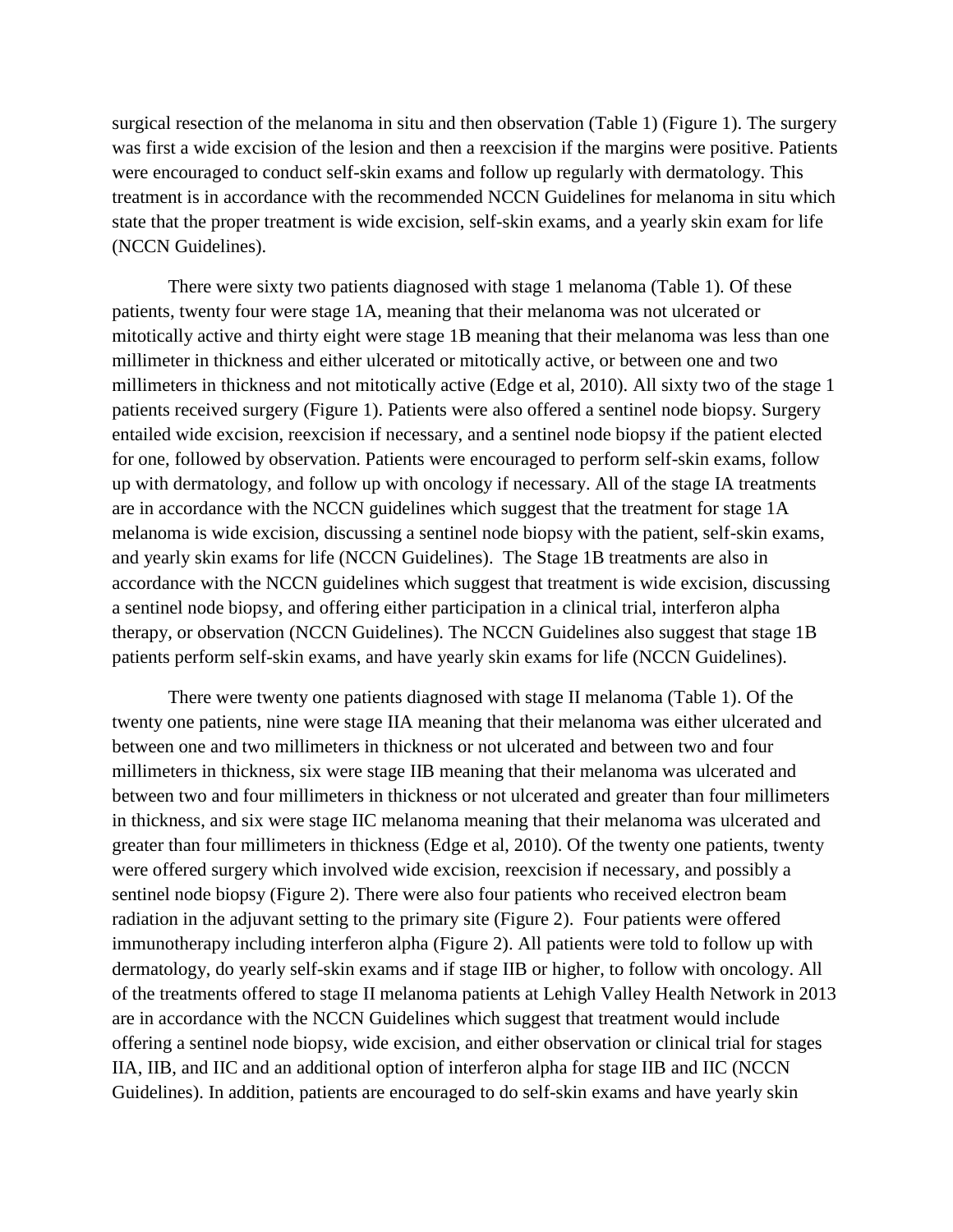exams for life and patients with melanoma of stage IIB or higher are encouraged to follow up regularly with oncology (NCCN Guidelines). One patient elected comfort care due to age and comorbid conditions, which is consistent with the NCNN guidelines as well (Figure 2) (NCCN Guidelines).

There were nine patients diagnosed with stage III melanoma meaning that in addition to having a lesion on the skin, the melanoma had also spread to the lymph nodes (Table 1) (Edge et al, 2010). Of those nine patients, four had stage IIIA meaning that the patient had between one and three lymph nodes affected, two had stage IIIB meaning that the patient had anywhere between one and three lymph nodes affected and possibly evidence of in transit metastases without metastatic nodes, two had stage IIIC meaning that they had greater than four lymph nodes affected or in transit metastases with metastatic nodes, and one had stage IIINOS meaning that it was not otherwise specified (Edge et al, 2010). Of the nine stage III patients, eight had surgery meaning wide excision, reexcision if necessary, sentinel node biopsy if possible, and lymphadenectomy if possible (Figure 2). Those same eight patients also received immunotherapy in the form of Ipilimumab, interferon alpha (high dose and peggylated), Nivolumab, or an immunotherapy combination clinical trial BMS CA209-067, E1609, or BMS CA209-064 (Figure 2). There was one patient who elected for only observation due to age and comorbid conditions. All treatments were determined to be in accordance with the NCCN Guidelines which suggest that treatment can include wide excision of primary tumor, lymphadenectomy, clinical trial, observation, interferon alpha, or radiation to the nodal basin (NCCN Guidelines). In addition patients are encouraged to do self-skin exams, have yearly skin exams for life, and follow up regularly with oncology (NCCN Guidelines).

There were twelve patients diagnosed with stage IV melanoma, meaning that their melanoma had metastasized to another site on the skin, vital organ, or visceral area (Table 1) (Edge et al, 2010). Four of these patients had metastasis to the brain (Figure 3). Stage IV disease is not curable, but it is treatable. Patients were offered a variety of treatment combinations. There six were patients who received surgery involving wide excision of the primary lesion, reexcision if necessary, sentinel node biopsy if possible, and lymph node dissection if necessary and possible (Figure 2). Four patients received gamma knife radiation therapy to the primary site and or the metastasis (Figure 2). Nine patients received immunotherapy which was Ipilimumab, interferon alpha (high dose and peggylated), Nivolumab, or an immunotherapy combination clinical trial BMS CA209-067, E1609, or BMS CA209-064 (Figure 2). There were three patients who were offered chemotherapy which included carboplatin, paclitaxel, and avastin (Figure 2). One patient received a BRAF inhibitor, one received comfort care, and one had their metastasis resected and was observed (Figure 2). All of these treatments offered to stage IV melanoma patients are in accordance with the NCCN guidelines. The guidelines suggest that if the metastasis is determined to be resectable to attempt to resect the disease and then put patients on clinical trial or observation (NCCN Guidelines). If the metastasis is unresectable, the guidelines suggest clinical trial, systemic therapy, palliative resection, radiation therapy, or best supportive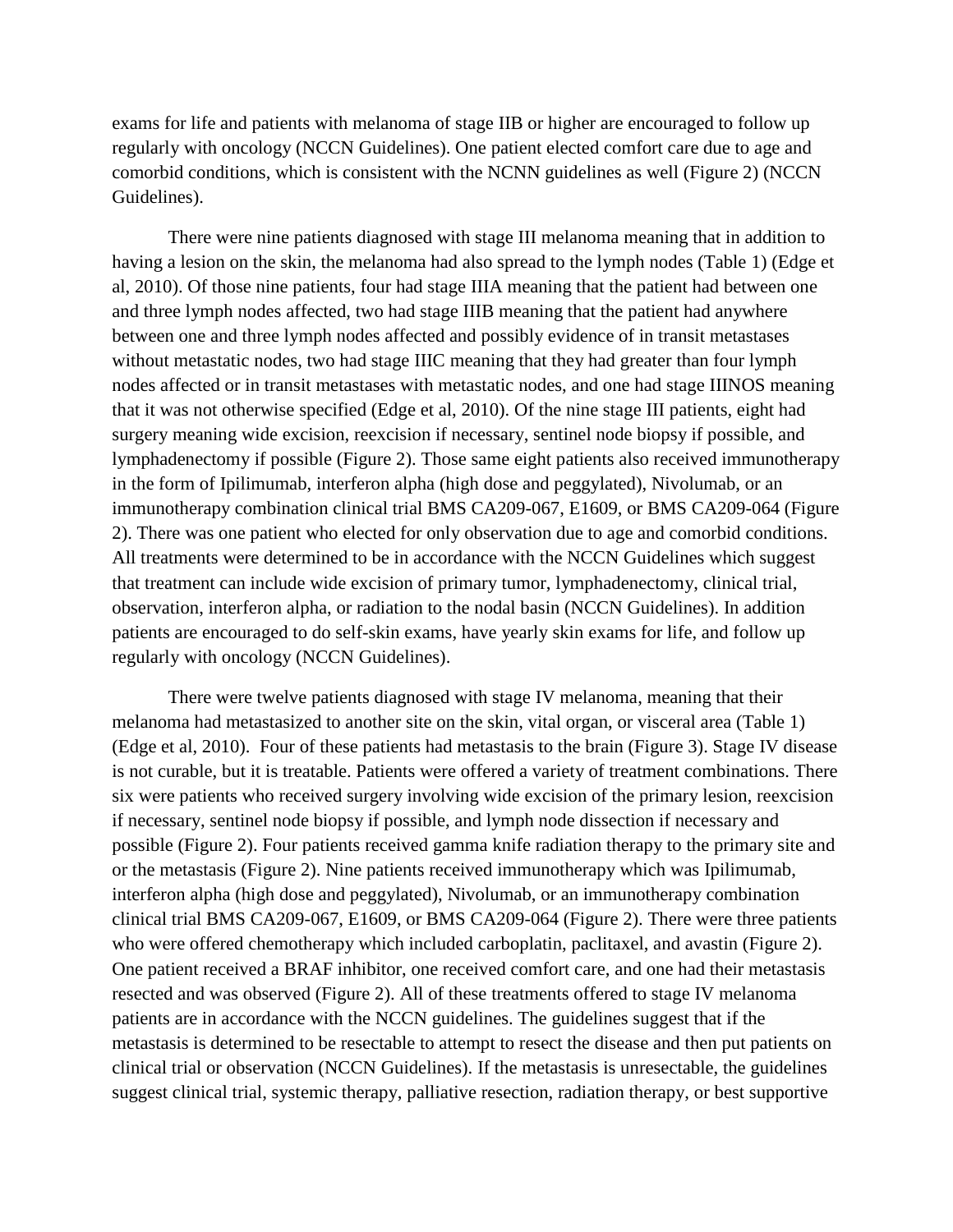care (NCCN Guidelines). In the case of brain metastasis, the guidelines also suggest radiation or resection of the brain metastasis (NCCN Guidelines).

In addition to determining accordance with NCCN Guidelines, our study also aimed to test stage III and IV patients with aggressive melanoma or brain metastasis for the BRAF mutation (V600E) in an effort to contribute data to ongoing research to determine if there is a link between BRAF positive mutation and brain metastasis. Of the nine, stage III melanoma patients treated at LVHN in 2013, three were tested for the BRAF mutation (V600E) and one was positive for the mutation. Of the twelve stage IV melanoma patients, eight were tested for the BRAF mutation (V600E) and four possessed the mutation while the remaining four were wild type (Figure 3). There were a total of four patients with brain metastasis and of those, three were positive for the BRAF mutation (V600E) (Figure 3). This indicates that 75% of stage IV melanoma patients with brain metastasis treated at LVHN in 2013 had a positive BRAF mutation (V600E) with brain metastasis. We also determined that the average age of patients at LVHN diagnosed with melanoma in 2013 was 63 years. However, the average age at diagnosis for BRAF positive patients was 56 years. This is consistent with the literature findings which suggest that BRAF mutations are more common in younger patients diagnosed with aggressive melanoma (Long et all 2011). Determining the correlation between positive BRAF mutation (V600E) is an important step in potentially using BRAF as a screening mechanism for aggressive melanomas.

#### **Conclusion:**

The goals of our study were to determine if the treatment offered to melanoma patients treated at LVHN in 2013 was in accordance with the NCCN Guidelines and to test some stage III and IV patients with aggressive melanoma or brain metastasis for the BRAF mutation (V600E) in an effort to contribute data to ongoing research to determine if there is a link between BRAF positive mutation and brain metastasis. Herein we have shown that treatment offered to skin and scalp melanoma patients at LVHN in 2013 was in accordance with the NCCN guidelines. We have also shown that 75% of stage IV melanoma patients with brain metastasis tested positive for the BRAF mutation. In addition, we showed that the average age of 56 years at which stage IV melanoma patients with BRAF positive disease were diagnosed, as compared to the average age of a melanoma page which is 63, is consistent with the literature which states that BRAF mutation is more common in patients who present with melanoma at a younger age (Long et all 2011). In the future we are hopeful that the link between BRAF mutation and melanoma metastasized to the brain can be clearly delineated so that BRAF testing may serve as a prognostic factor in the future.